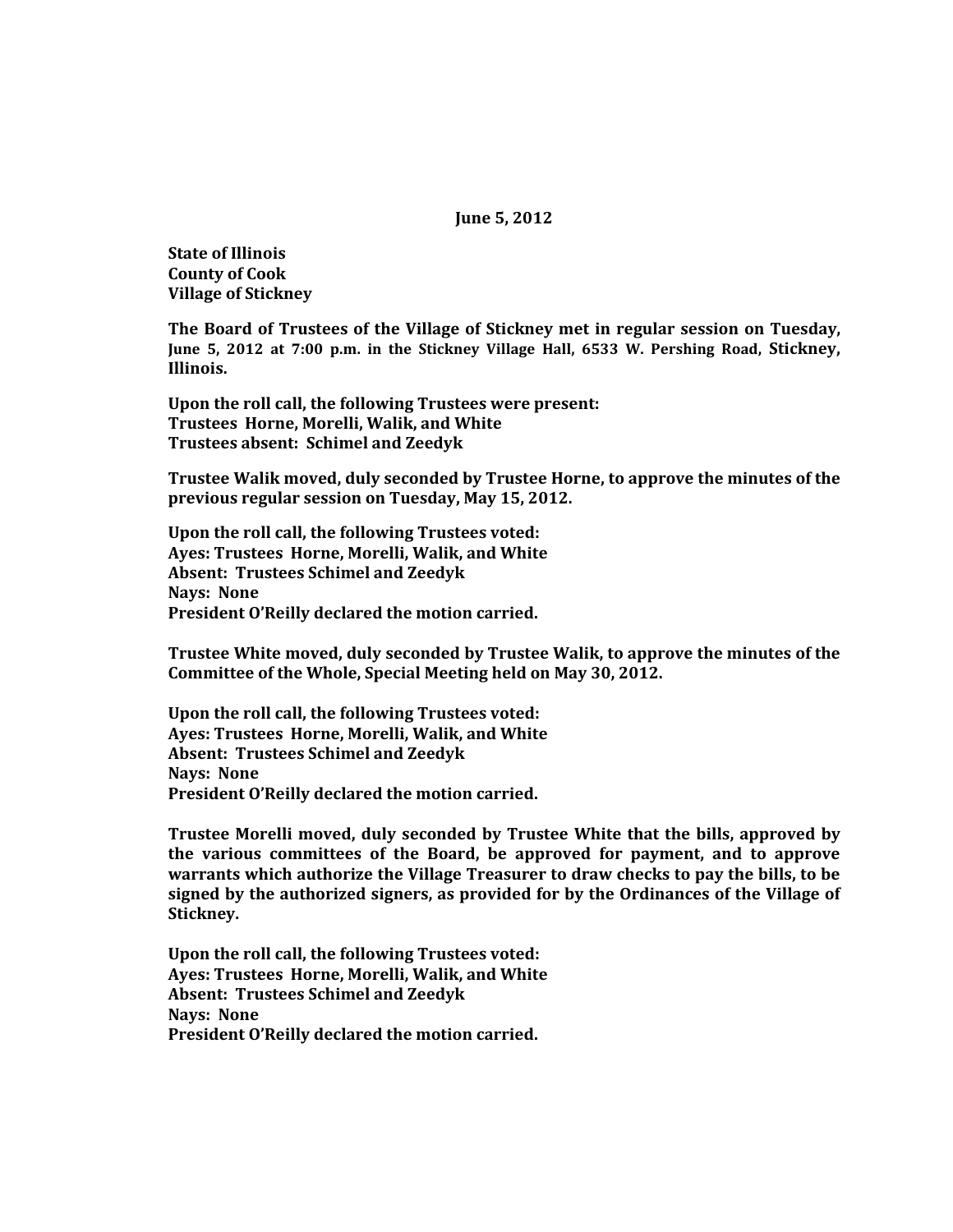## **Page 2**

**Trustee Walik moved, duly seconded by Trustee White to approve the documents presented by the Village Engineer pertaining to Street Rehabilitation-Phase 6 MFT Section No. 12-00057-00-RS**

**Upon the roll call, the following Trustees voted: Ayes: Trustees Horne, Morelli, Walik, and White Absent: Trustees Schimel and Zeedyk Nays: None President O'Reilly declared the motion carried.**

**Prior to the vote, President O'Reilly explained that this will be for this year's street projects in the Village.**

**Trustee White moved, duly seconded by Trustee Walik to approve Ordinance 2012- 09, "An Ordinance Amending the General Prevailing Rate of Wages as Determined by the Department of Labor of the State of Illinois."** 

**Upon the roll call, the following Trustees voted: Ayes: Trustees Horne, Morelli, Walik, and White Absent: Trustees Schimel and Zeedyk Nays: None President O'Reilly declared the motion carried.**

**Prior to the vote, President O'Reilly explained that we must do this every year.**

**President O'Reilly explained the topic of the minutes of the Special Meeting that were previously accepted by the board. He elaborated on the Kidde Park grant that must be reissued to include older children. It originally was too inclusive and that is why they turned us down. The second item discussed was the football/soccer field plan. The last item discussed was The Illinois Transportation Enhancement Program Grant that we applied for. He now asked the trustees to pass and approve the action taken at the special meeting.**

**Trustee Walik moved, duly seconded by Trustee Horne to approve the action discussed at the May 30, 2012 Special Meeting.**

**Upon the roll call, the following Trustees voted: Ayes: Trustees Horne, Morelli, Walik, and White Absent: Trustees Schimel and Zeedyk Nays: None President O'Reilly declared the motion carried.**

**Trustee Walik moved, duly seconded by Trustee White to approve the hiring of Samantha Morgan as a Stickney Police Auxiliary Police Officer as recommended by the Chief of Police.**

**Upon the roll call, the following Trustees voted: Ayes: Trustees Horne, Morelli, Walik, and White Absent: Trustees Schimel and Zeedyk Nays: None President O'Reilly declared the motion carried.**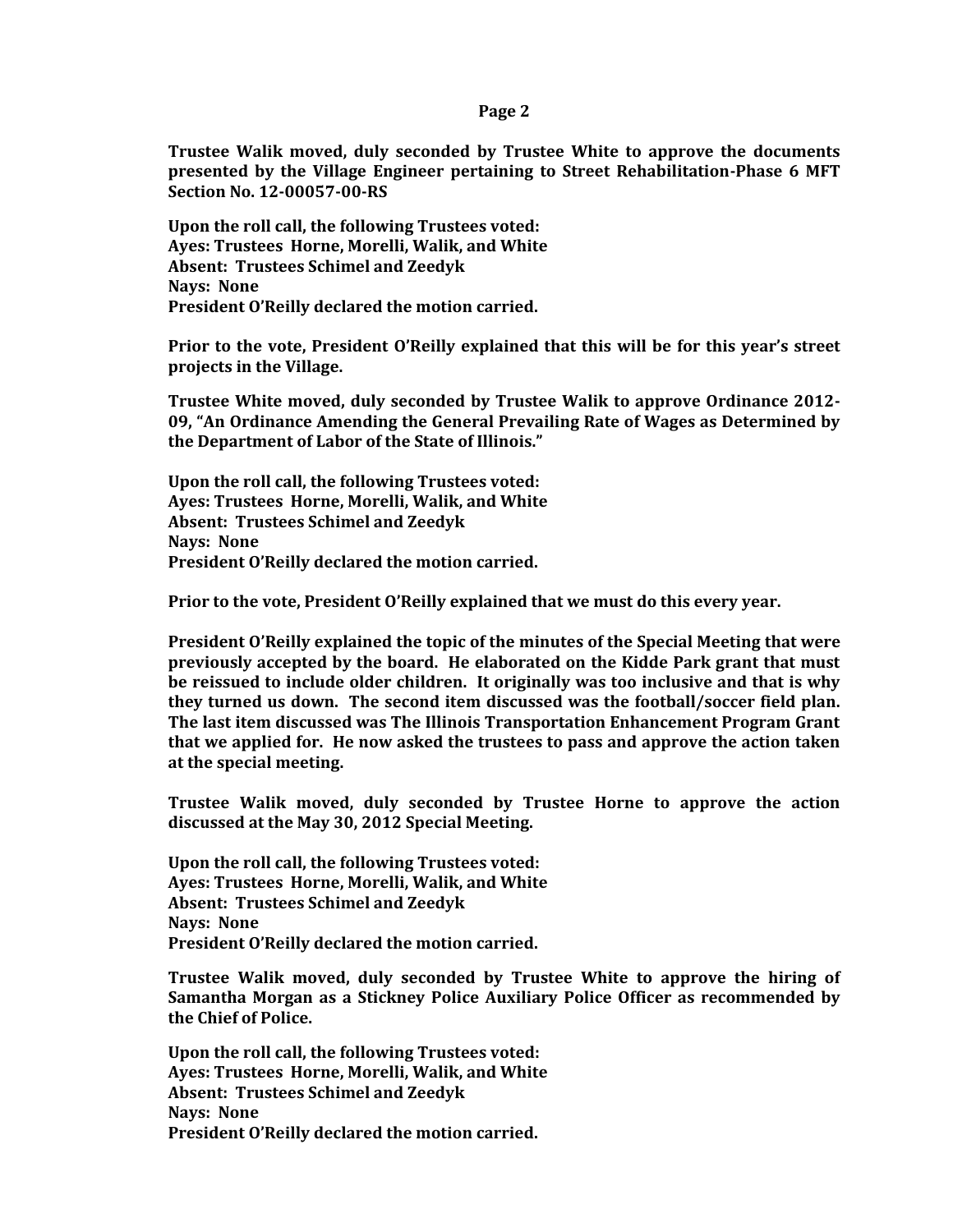## **Page 3**

**Trustee White moved, duly seconded by Trustee Walik to ratify the consensus vote taken of the trustees to approve the Annual Combined Veterans of Berwyn Memorial Day Parade on May 27, 2012.**

**Upon the roll call, the following Trustees voted: Ayes: Trustees Horne, Morelli, Walik, and White Absent: Trustees Schimel and Zeedyk Nays: None President O'Reilly declared the motion carried.**

**Prior to the vote, President O'Reilly explained that this organization's application came in after the last board meeting so the clerk contacted trustees until we had enough votes to pass it.**

**Trustee Morelli moved, duly seconded by Trustee Horne to approve a Block Party for June 23, 2012 which will be located at 44th and Maple from 10:00 a.m. to 10:00 p.m.**

**Upon the roll call, the following Trustees voted: Ayes: Trustees Horne, Morelli, Walik, and White Absent: Trustees Schimel and Zeedyk Nays: None President O'Reilly declared the motion carried.**

**Prior to the vote, President O'Reilly explained that there will be music at this event provided by Banjo Loco.**

**PRESIDENT REPORT: At this time, President O'Reilly recognized Stickney resident and Stickney's Edison School Principal Janice Bernard PhD upon receiving her Doctorate of Education from Concordia University. A lengthy proclamation was read that elaborated on her 38 years working for Lyons School District 103. Portions of the proclamation included awards bestowed upon her such as Illinois Principal of the Year for Community Service in 2005-2006. Civic and service organization involvement was noted. It was obvious that Doctor Janice Bernard has given of herself to the Village of Stickney in her achievements and dedication. The Village will honor her by proclaiming June 22, 2012 as Janice Bernard PhD day in the Village of Stickney.**

**Dr. Bernard graciously spoke the following: "I am humbled to realize that the community that I serve and live, finds that I have done a job in working with our children, which is our community's greatest asset, which is our schools." She went on to say, "The phrase, it takes a whole village to educate a child, is certainly noteworthy for Stickney." "If it wasn't for the police and the fire department supporting us throughout years; we feel safe." "They've come to every program." "They have done things in a social way as well as an educational way." "Every time I pick up the phone to ask for assistance they are there right away." "I don't have to wait." She went on to say, "We are very fortunate to have a library that goes on so that our children, during the summer, will continue to read." "Most importantly, that we provide medical assistance through our Stickney Clinic for families who are in need." "I want to thank you very much for this great honor." " It is a privilege to live here and to work here."**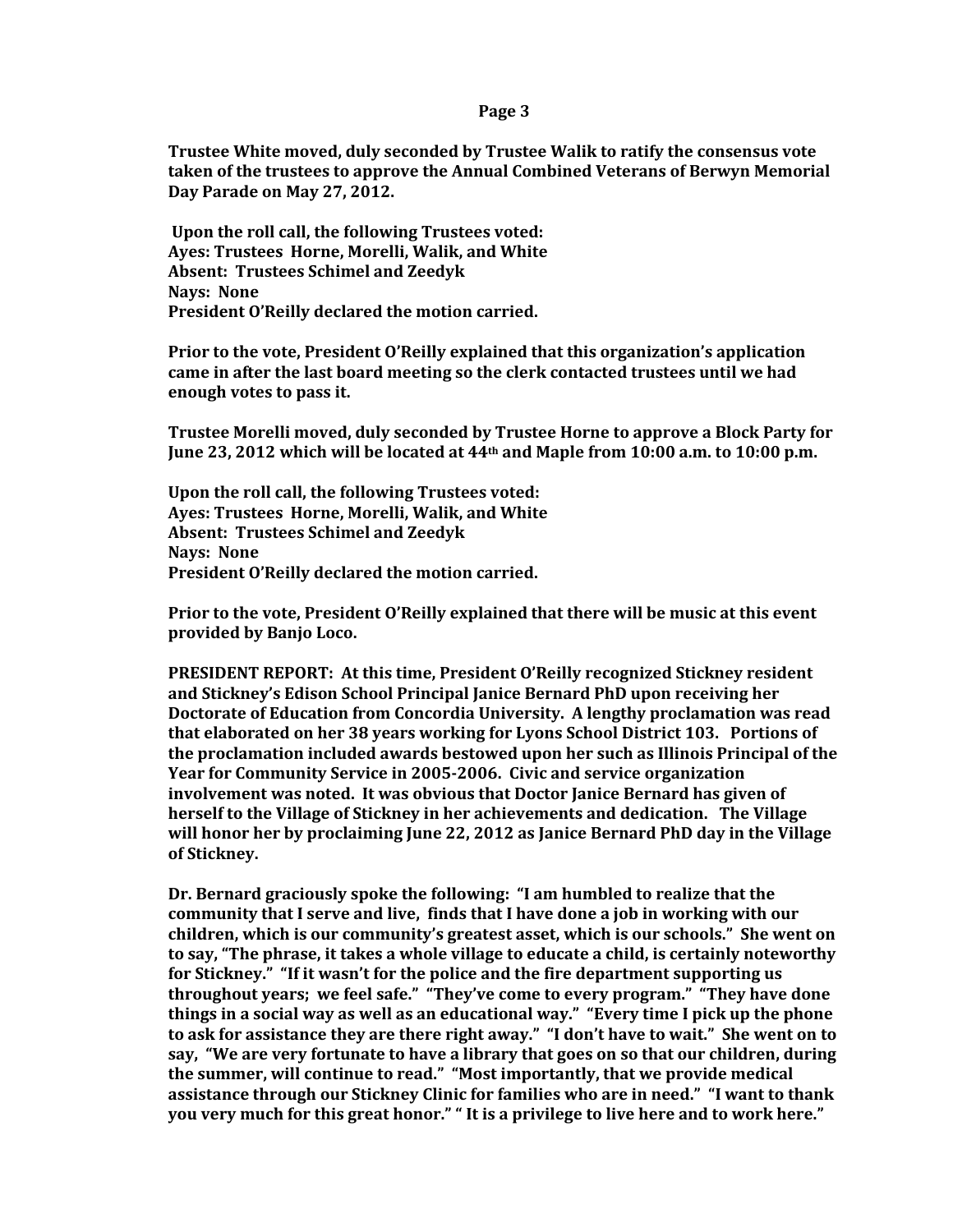**"I want you to know that this only spurs on my efforts even more to continue to help the community, the school which I am the principal, and most importantly the children." Doctor Bernard continued, "At this time, I want to recognize superintendent, Doctor Warner, who has been so supportive during the five years it took me to get my doctorate." She went on, "I especially want to thank my biggest cheerleader, my mom." She thanked the village board members, the mayor and the village clerk for giving her this great honor.** 

**CLERKS REPORT: Information was provided from the Illinois Environmental Protection Agency that announced the application to receive and solidify nonhazardous liquid waste and to transfer non-hazardous liquid waste in drums for disposal at West Cook Transfer Station, 6201 W. Canal Bank Road.**

# **TRUSTEES REPORTS:**

**Trustee Morelli reported on the May, 2012 Fire Department activity. Calls: There were 105 calls as follows: 1 working fire, 12 service related calls and 60 ambulance calls, 10 automatic fire alarms and trouble alarms, 1 motor vehicle accidents, 11 mutual automatic aid calls, 10 automatic trouble fire alarms, Total calls for 2012 was 465 .** 

**Trustee Walik moved, duly seconded by Trustee Horne to accept the treasurer's report for the month of April, 2012.**

**Upon the roll call, the following Trustees voted: Ayes: Horne, Morelli, Walik, and White Absent: Schimel, Zeedyk President O'Reilly declared the motion carried.**

#### **DEPARTMENT REPORTS:**

**Fire Chief Larry Meyer reported that the Annual Muscular Dystrophy Association "Fill the Boot" campaign is approaching. Last year they collected \$10,800. This year their goal is \$12,000.** 

**Deputy Police Chief Frank Figueroa introduced Sergeant Richard Jaczak who relayed information to us about Saturday, May 5, 2012 when we had a domestic incident that turned into a kidnapping. An adult was taken. Available detectives were called in immediately. Detectives searched various areas looking for him. Officer Collin Lochridge was studying GPS pings on cell phones. Using this technology they were able to apprehend the kidnapper. He is quite dependable. He is one of our field training officers. He is one of our evidence technicians. He is one of the most reliable officers we have, and he thinks I give him a hard time. Well it is going to be much worse because Officer Lochridge will be part of the Major Investigations Unit. He was then presented with his Detective's badge.** 

**Public Works Supervisor Cody Mares wanted to take this time to thank President O'Reilly and the working members of the board for having the confidence in me to take on my new job, which is more than just a job. I am here 24/7. If anyone needs**